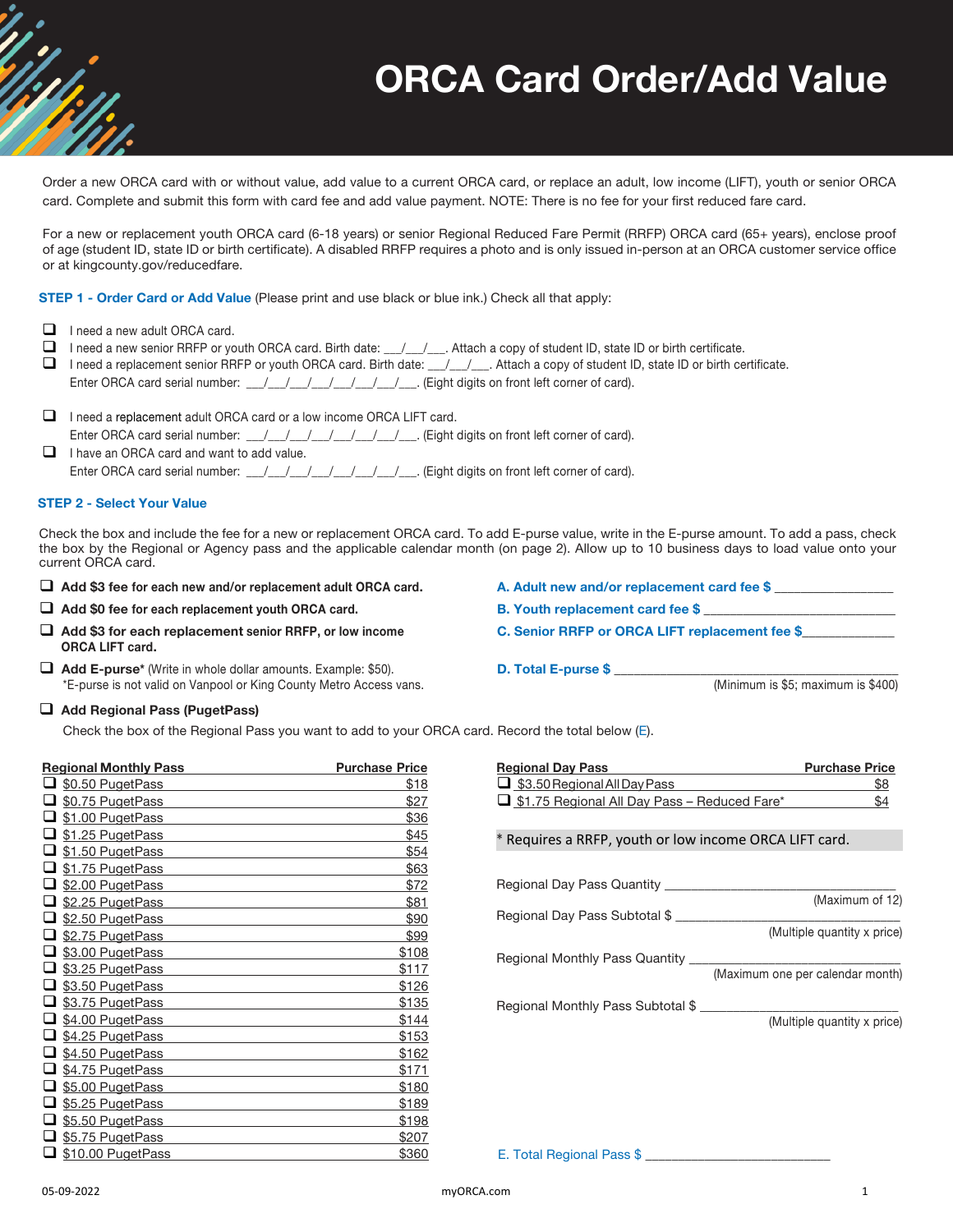**Add Agency Pass** – Check the box of the agency product you want to add to your ORCA card. Record the total below (F).

| <b>Agency Passes</b>                               | <b>Purchase Price</b> |
|----------------------------------------------------|-----------------------|
| Kitsap Transit Full Fare Pass                      | \$50.00               |
| Kitsap Transit Reduced Fare Pass*                  | \$25.00               |
| Kitsap Transit Worker/Driver Full Fare Pass        | \$97.00               |
| Kitsap Transit Reduced Fast Ferry Only Pass*       | \$84.00               |
| <b>Kitsap Transit Fast Ferry Only Pass</b>         | \$168.00              |
| Kitsap Transit Bus/Fast Ferry Pass                 | \$196.00              |
| Kitsap Transit Reduced Bus/Fast Ferry Pass*        | \$98.00               |
| Metro Monthly Access Pass**                        | \$63.00               |
| Metro Monthly Vanpool/Transit Pass                 | \$99.00               |
| Pierce Transit All Day Pass - Adult                | \$5.00                |
| Pierce Transit All Day Pass - Reduced*             | \$2.50                |
| Pierce Transit Summer Youth Pass (Valid 6/1-8/31)* | \$36.00               |
| Pierce Transit Reduced Fare Adult Monthly Pass***  | \$63.00               |
| Pierce Transit Adult Monthly Pass****              | \$62.00               |
|                                                    |                       |

| <b>Washington State Ferries</b> |                                       | <b>Purchase Price</b>     |                         |                                  |
|---------------------------------|---------------------------------------|---------------------------|-------------------------|----------------------------------|
| <b>Routes</b>                   |                                       | Monthly Pass <sup>t</sup> | Multi-ride <sup>#</sup> | <b>WSF Vashor</b><br>Defiance/Ta |
|                                 | $\Box$ WSF Mukilteo-Clinton           | \$73.95                   | \$46.20                 |                                  |
|                                 | $\Box$ WSF Vashon Island $(1)$        | \$79.70                   | \$49.80                 | <b>WSF Centra</b>                |
|                                 | WSF Fauntleroy Southworth             | \$93.80                   | \$58.60                 |                                  |
|                                 | U WSF Port Townsend-Coupeville        | \$101.80                  | \$63.60                 |                                  |
|                                 | WSF Central Sound <sup>(2)</sup>      | \$120.00                  | \$75.00                 |                                  |
|                                 | $\Box$ WSF Anacortes-San Juan Islands | N/A                       |                         | \$98,30                          |
|                                 |                                       | F. Total Agency Pass \$   |                         |                                  |

- \* \*\* Requires a Regional Reduced Fare Permit (RRFP), youth, or low Income ORCA LIFT card.
- Requires King County Metro Access ID. Valid on Sound Transit's ST
- \*\*\* \*\*\*\* Express bus, Link light rail, and Sounder trains. Not available for Business Accounts.
- † For registered Pierce Transit SHUTTLE passengers. Also valid on Pierce Transit buses. Requires a RRFP or youth ORCA card.
- ‡ Valid on Pierce Transit buses. Not valid on Pierce Transit SHUTTLE services. No transfer value on other agencies' services.
- (1) Monthly passes provide 31 rides in a specified calendar month on the specified route. WSF passes are valid for passenger-only travel and cannot
- (2) be added to youth or RRFP ORCA cards.
	- WSF Multi-ride tickets provide 10 rides. Valid for passenger-only travel 90 days from date of purchase on specified route.

WSF Vashon Island = Fauntleroy/Vashon, Southworth/Vashon, & Pt Defiance/Tahlequah.

WSF Central Sound = Seattle/Bainbridge/Bremerton & Edmonds/Kingston.

#### **Select Month**

Check only one month for each pass you are ordering. The current month's pass is not available for purchase after the 14th of the month.

| $\Box$ January  | $\Box$ April | $\Box$ July      | $\Box$ October  |
|-----------------|--------------|------------------|-----------------|
| $\Box$ February | $\Box$ May   | $\Box$ August    | $\Box$ November |
| $\Box$ March    | $\Box$ June  | $\Box$ September | $\Box$ December |

# **STEP 3 - Submit Payment**

| Add up the total of $A + B + C + D + E + F$ and write on the<br>Total Due (G) line: | <b>G. Total Due \$</b> |
|-------------------------------------------------------------------------------------|------------------------|
| Indicate method of payment for the Total Due (G):                                   |                        |

| ⊔<br>Enclose a check or money order payable to King County Metro - do not enclose cash.<br>⊔<br>MasterCard<br>Visa                |  |  |  |  |
|-----------------------------------------------------------------------------------------------------------------------------------|--|--|--|--|
| *Credit Card Number:<br>*Three digit CVV (Credit Validation Value) from back of credit card:                                      |  |  |  |  |
|                                                                                                                                   |  |  |  |  |
|                                                                                                                                   |  |  |  |  |
|                                                                                                                                   |  |  |  |  |
| *indicates required field                                                                                                         |  |  |  |  |
| For Credit Card orders only:<br>I authorize the ORCA Agent to charge the authorized credit card account for the amount indicated. |  |  |  |  |
| Signature: Note: Note: Note: Note: Note: Note: Note: Note: Note: Note: Note: Note: Note: Note: Note: Note: Not                    |  |  |  |  |